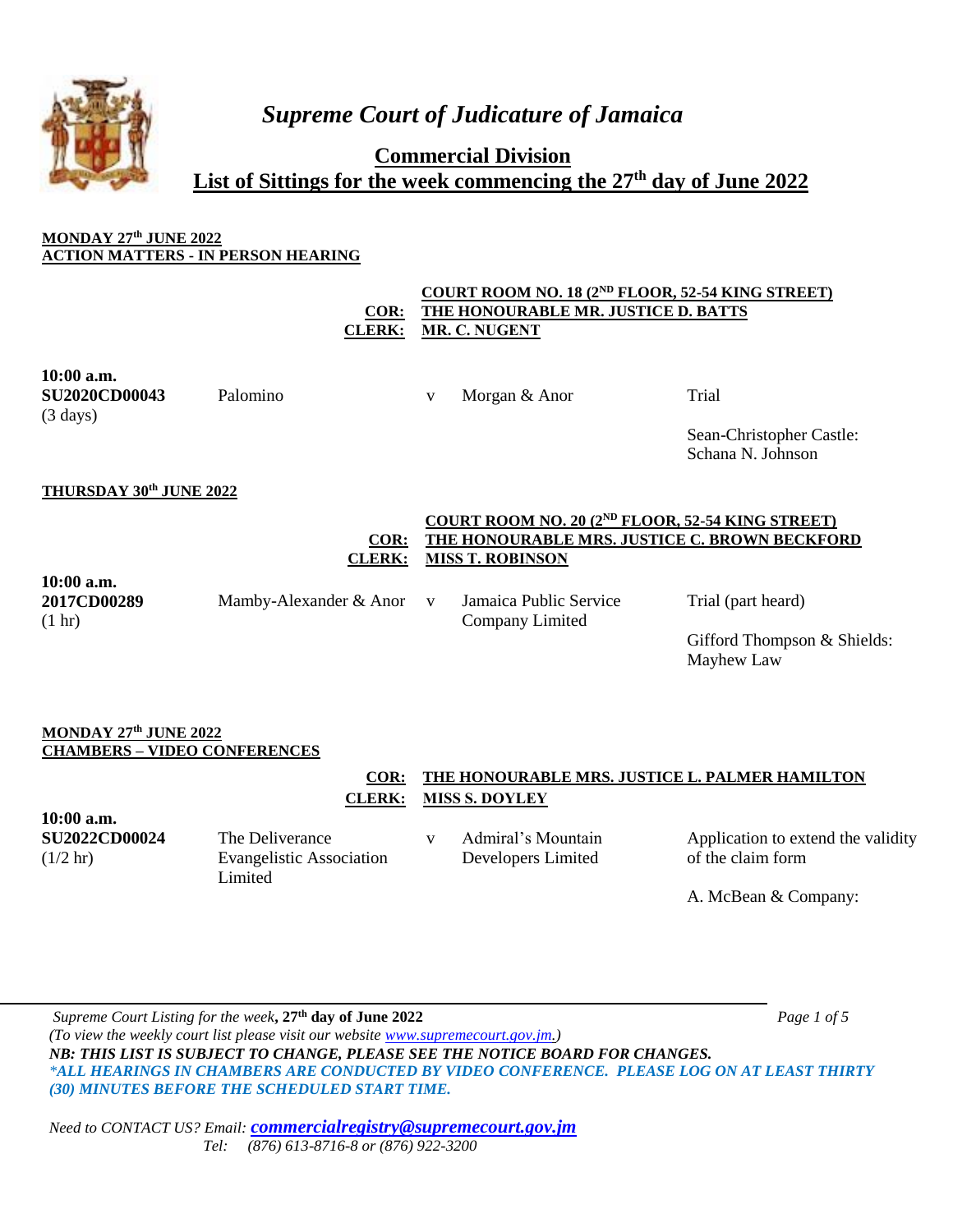### **MONDAY 27th JUNE 2022 CHAMBERS – VIDEO CONFERENCES CONT'D**

| 11:00 a.m.<br><b>SU2021CD00368</b><br>(1 hr)               | <b>Isratech Jamaica Limited</b><br>(T/A Isratech Energy<br>Solutions and Isratech<br>Waterworks)                                                                                                                            | V | Orinduik Estate Jamaica<br>Limited                                       | Application to set aside default<br>judgment                                             |  |  |
|------------------------------------------------------------|-----------------------------------------------------------------------------------------------------------------------------------------------------------------------------------------------------------------------------|---|--------------------------------------------------------------------------|------------------------------------------------------------------------------------------|--|--|
|                                                            |                                                                                                                                                                                                                             |   |                                                                          | Kent Gammon & Associates:<br>Murray & Tucker                                             |  |  |
| $12:00$ p.m.<br><b>SU2021CD00498</b><br>$(1/2 \text{ hr})$ | S&G Asphalt Construction<br>Joint Venture Limited                                                                                                                                                                           | V | Trevor Dunkley & Company<br>Limited & Anor                               | Application to extend validity of<br>claim form & application for<br>substituted service |  |  |
|                                                            |                                                                                                                                                                                                                             |   |                                                                          | Bernard & Company                                                                        |  |  |
| $2:00$ p.m.<br>2018CD00531<br>$(1/2 \text{ hr})$           | Foreign Options Limited                                                                                                                                                                                                     | V | Messado & Ors                                                            | Application for permission to use<br>video link                                          |  |  |
|                                                            |                                                                                                                                                                                                                             |   |                                                                          | Vacianna & Whittingham:<br>Nunes, Scholefield & Deleon                                   |  |  |
| <b>TUESDAY 28th JUNE 2022</b>                              |                                                                                                                                                                                                                             |   |                                                                          |                                                                                          |  |  |
|                                                            | COR:<br><b>CLERK:</b>                                                                                                                                                                                                       |   | THE HONOURABLE MRS. JUSTICE C. BROWN BECKFORD<br><b>MISS T. ROBINSON</b> |                                                                                          |  |  |
| 10:00 a.m.<br>SU2021CD00375<br>$(1/2 \text{ hr})$          | Students' Loan Bureau                                                                                                                                                                                                       | V | Garriques & Ors                                                          | Application to extend validity of<br>claim form                                          |  |  |
|                                                            |                                                                                                                                                                                                                             |   |                                                                          | Richards & Richards                                                                      |  |  |
| 11:00 a.m.<br>SU2022CD00187<br>$(1 \text{ hr})$            | Fisher & Ors                                                                                                                                                                                                                | V | <b>Village Resorts Limited</b>                                           | First hearing of the fixed date<br>claim form                                            |  |  |
|                                                            |                                                                                                                                                                                                                             |   |                                                                          | Hart Muirhead Fatta                                                                      |  |  |
|                                                            | $COR$ :<br>THE HONOURABLE MRS. JUSTICE L. PALMER HAMILTON<br><b>CLERK:</b><br><b>MISS S. DOYLEY</b>                                                                                                                         |   |                                                                          |                                                                                          |  |  |
| 10:00 a.m.<br><b>SU2022CD00044</b><br>$(2 \text{ hrs})$    | MB Development $&$<br><b>Investments Limited</b>                                                                                                                                                                            | V | A&A Lime Hall<br>Development Company<br>Limited                          | Application for injunction                                                               |  |  |
|                                                            |                                                                                                                                                                                                                             |   |                                                                          | Bishop & Partners:<br>Nigel Jones & Company                                              |  |  |
|                                                            | Supreme Court Listing for the week, 27 <sup>th</sup> day of June 2022<br>(To view the weekly court list please visit our website www.supremecourt.gov.jm.)                                                                  |   |                                                                          | Page 2 of 5                                                                              |  |  |
|                                                            | NB: THIS LIST IS SUBJECT TO CHANGE, PLEASE SEE THE NOTICE BOARD FOR CHANGES.<br>*ALL HEARINGS IN CHAMBERS ARE CONDUCTED BY VIDEO CONFERENCE. PLEASE LOG ON AT LEAST THIRTY<br>(30) MINUTES BEFORE THE SCHEDULED START TIME. |   |                                                                          |                                                                                          |  |  |
|                                                            | ONTA CT US? Email, commercial registry@supremecourt gov im                                                                                                                                                                  |   |                                                                          |                                                                                          |  |  |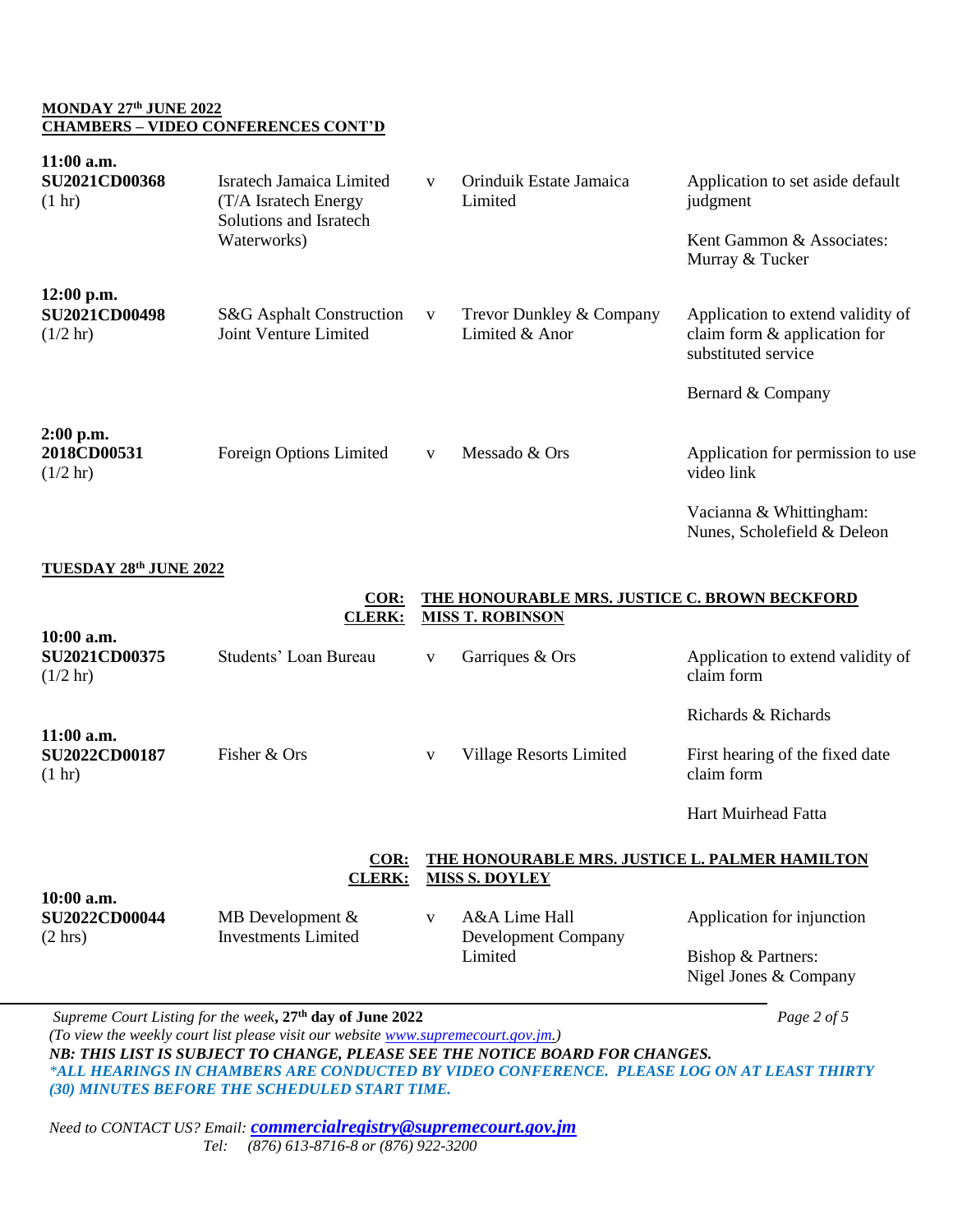### **TUESDAY 28th JUNE 2022 CHAMBERS – VIDEO CONFERENCES CONT'D**

| $12:00$ p.m.<br>2018CD00661<br>2018CD00662<br>consolidated<br>$(1 \text{ hr})$ | Chin<br>Chin                                                                      | $\mathbf V$<br>$\mathbf{V}$                                             | Gray<br>Gray Urban Trading Limited<br>& Anor                | Application to remove attorney's<br>name from record $&$ to dispense<br>with mediation<br>Caroline P. Hay:<br>Heywood Blake |  |  |
|--------------------------------------------------------------------------------|-----------------------------------------------------------------------------------|-------------------------------------------------------------------------|-------------------------------------------------------------|-----------------------------------------------------------------------------------------------------------------------------|--|--|
| $2:00$ p.m.<br><b>SU2021CD00090</b><br>(1 hr)                                  | Mowatt's Construction,<br>Concrete and Equipment<br><b>Rental Company Limited</b> | $\mathbf{V}$                                                            | Skycon Design and<br><b>Construction Company</b><br>Limited | Judgment summons<br>Claudia McKay                                                                                           |  |  |
|                                                                                | COR:<br><b>CLERK:</b>                                                             | THE REGISTRAR MISS C. BENNETT<br><b>MISS K. EDWARDS</b>                 |                                                             |                                                                                                                             |  |  |
| 2:30 p.m.<br>2016CD00392<br>$(11/2)$ hrs)                                      | Naetyn Development<br>Company Limited                                             | $\mathbf{V}$                                                            | Holbrooke                                                   | Taxation (part heard)<br>Taylor Wright & Company:<br>Henlin Gibson Henlin                                                   |  |  |
| WEDNESDAY 29th JUNE 2022                                                       |                                                                                   |                                                                         |                                                             |                                                                                                                             |  |  |
|                                                                                | $COR$ :<br><b>CLERK:</b>                                                          | THE HONOURABLE MRS. JUSTICE L. PALMER HAMILTON<br><b>MISS S. DOYLEY</b> |                                                             |                                                                                                                             |  |  |
| 10:00 a.m.<br>2013CD00146<br>(1 hr)                                            | <b>JMMB</b> Merchant Bank<br>Limited                                              | V                                                                       | Finzi & Anor                                                | Pre-trial review (for ancillary<br>claim) & application to appoint<br>expert witness                                        |  |  |
|                                                                                |                                                                                   |                                                                         |                                                             | Guyah Tolan & Associates:<br><b>Hylton Powell</b>                                                                           |  |  |
| 11:00 a.m.<br>2018CD00603<br>$(1 \text{ hr})$                                  | <b>Skyrock Capital Limited</b>                                                    | V                                                                       | Lawrence & Anor                                             | Case management conference<br>Guyah Tolan & Associates:<br><b>Barbican Law Clinic</b>                                       |  |  |

*Supreme Court Listing for the week***, 27th day of June 2022** *Page 3 of 5 (To view the weekly court list please visit our website [www.supremecourt.gov.jm.](http://www.supremecourt.gov.jm/)) NB: THIS LIST IS SUBJECT TO CHANGE, PLEASE SEE THE NOTICE BOARD FOR CHANGES. \*ALL HEARINGS IN CHAMBERS ARE CONDUCTED BY VIDEO CONFERENCE. PLEASE LOG ON AT LEAST THIRTY (30) MINUTES BEFORE THE SCHEDULED START TIME.*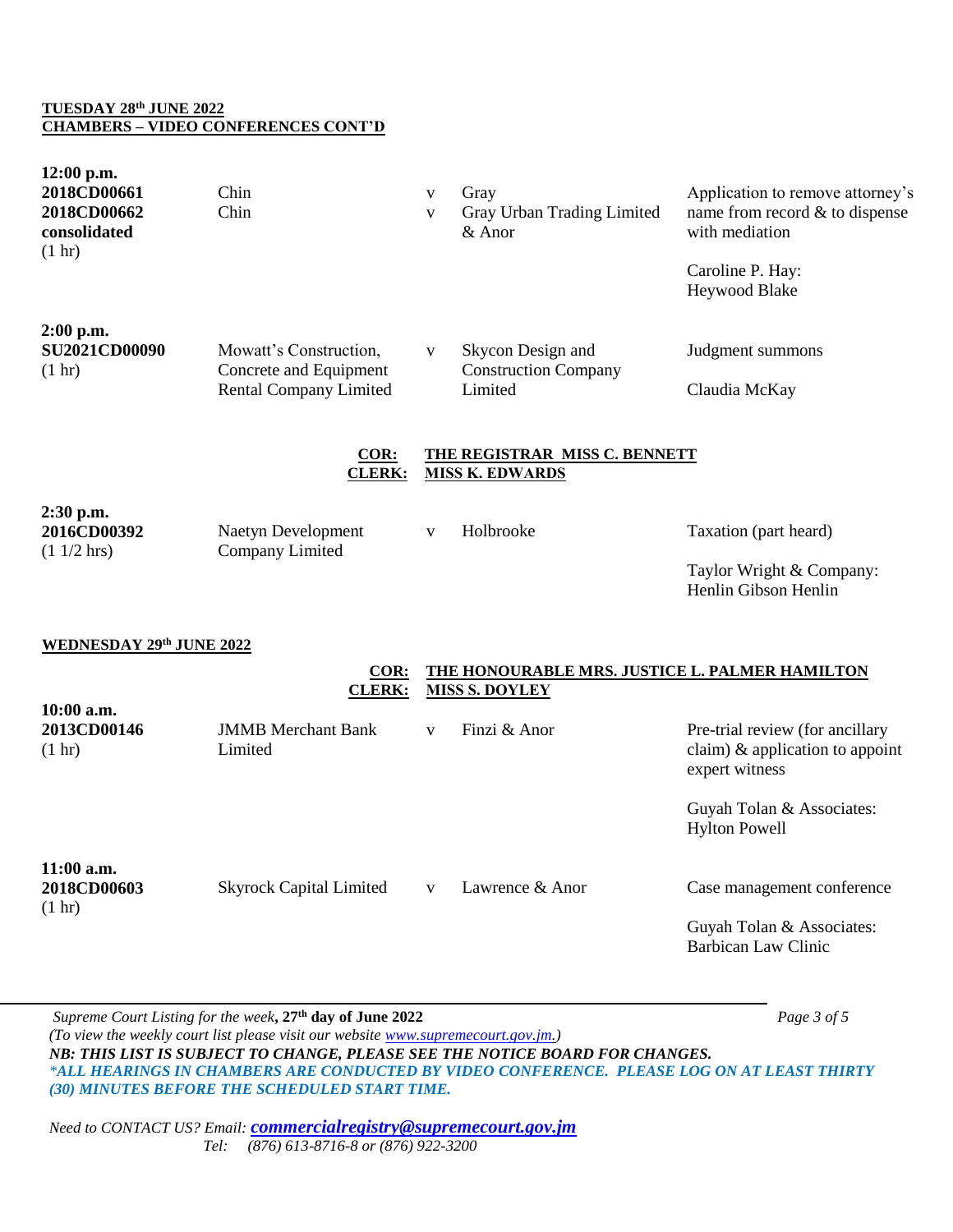### **WEDNESDAY 29th JUNE 2022 CHAMBERS – VIDEO CONFERENCES CONT'D**

| 12:00 p.m.<br><b>SU2021CD00367</b><br>(1 hr)              | <b>First Babbe Holdings</b><br>Company Limited | V | Miller & Ors                                                            | Application for substituted service<br>Bailey, Mitchell & Company: |
|-----------------------------------------------------------|------------------------------------------------|---|-------------------------------------------------------------------------|--------------------------------------------------------------------|
| $2:00$ p.m.<br><b>SU2022CD00029</b><br>$(1/2 \text{ hr})$ | Jia'h Group of Designs<br>Limited              | V | Rodney & Anor                                                           | Application to extend validity of<br>claim form                    |
|                                                           |                                                |   |                                                                         | Archer Cummings & Company                                          |
| THURSDAY 30th JUNE 2022                                   |                                                |   |                                                                         |                                                                    |
|                                                           | COR:<br><b>CLERK:</b>                          |   | <b>THE HONOURABLE MR. JUSTICE D. BATTS</b><br><b>MR. C. NUGENT</b>      |                                                                    |
| 10:00 a.m.<br><b>SU2020CD00399</b><br>(1 hr)              | Segree                                         | V | <b>National Water Commission</b>                                        | Pre-trial review                                                   |
|                                                           |                                                |   |                                                                         | Grant Stewart Phillips &<br>Company:<br>Braham Legal:              |
| 11:00 a.m.<br><b>SU2022CD00028</b><br>(1 day)             | Chas E. Ramson Limited                         | V | Ramson & Ors                                                            | Application for interim orders                                     |
|                                                           |                                                |   |                                                                         | Levy/Cheeks:<br>Braham Legal:<br>Henlin Gibson Henlin              |
|                                                           | COR:<br><b>CLERK:</b>                          |   | THE HONOURABLE MRS. JUSTICE L. PALMER HAMILTON<br><b>MISS S. DOYLEY</b> |                                                                    |
| 10:00 a.m.<br><b>SU2020CD00414</b><br>(1 hr)              | Konki Overseas Jamaica<br>Limited              | V | M&M Jamaica Limited                                                     | Pre-trial review                                                   |
|                                                           |                                                |   |                                                                         | Paris & Company:<br>Naylor & Mullings                              |
| 11:00 a.m.<br><b>SU2019CD00425</b><br>$(1 \text{ hr})$    | Rowe                                           | V | Sweet River Abattoir &<br><b>Supplies Company Limited</b>               | Application for final attachment of<br>debt order                  |
|                                                           |                                                |   |                                                                         | Samuel Beckford                                                    |

*Supreme Court Listing for the week***, 27th day of June 2022** *Page 4 of 5 (To view the weekly court list please visit our website [www.supremecourt.gov.jm.](http://www.supremecourt.gov.jm/)) NB: THIS LIST IS SUBJECT TO CHANGE, PLEASE SEE THE NOTICE BOARD FOR CHANGES. \*ALL HEARINGS IN CHAMBERS ARE CONDUCTED BY VIDEO CONFERENCE. PLEASE LOG ON AT LEAST THIRTY (30) MINUTES BEFORE THE SCHEDULED START TIME.*